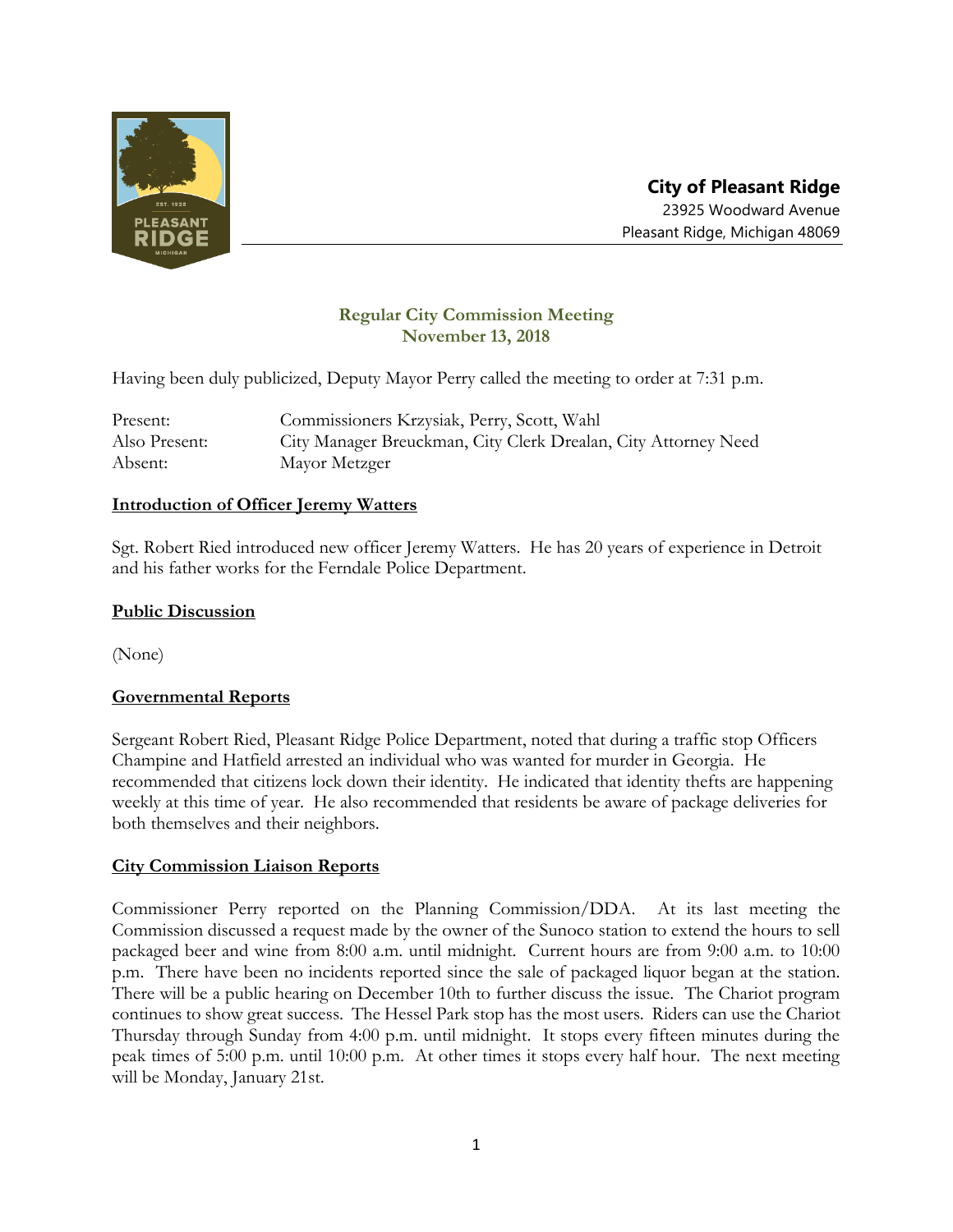Commissioner Scott reported on the Historical Commission. The next meeting will be rescheduled for late November. There are three open positions for next year. Residents can apply at city hall. The 100-year anniversary is being planned as well as a new "Then and Now" book. The inventory in the museum will be cataloged through the upcoming year.

Commissioner Wahl reported on the Recreation Commission. There are two open positions available. Breakfast with Santa is December 1st at 10:00 a.m. Tree lighting is December 3rd at Memorial Park. Letters to Santa begins November 19th. The deadline to submit letters is December 13th. Holiday shopping in Birmingham is December 19th. Deputy City Manager Pietrzak summarized the Halloween events which included taking a group of teenagers to Cedar Point, a toddler Boo Bash and Halloween Hayride. Candy is being collected at the Community Center for Operation Gratitude which sends care packages to troops overseas. The pounds of candy sent continues to increase. Last year 136 pounds of candy was donated to the program. This year 304 pounds of candy was collected. There is a coat drive being conducted with the Oakland County Sheriff Department through the end of November. There is a donation box for the coats at city hall. The next meeting is being rescheduled.

Commissioner Krzysiak reported on Ferndale Public Schools. Zoe Butters reported regarding Ferndale High School's senior parent college application event. Sydney Embry reported on University High School's offsite Homecoming event which was very successful. The Superintendent's Excellence Award was presented to Nia Jenkins at Ferndale High School. The entire Enrollment Staff received the Eagle of the Month Award to acknowledge the 1500 new applications that were processed for this school year. Malania Stanley and Lyandria Williams received special recognition for their quick response to a medical emergency involving a fellow student. Lower Elementary Principal Keefe presented regarding the Jump Start program which allows kindergarteners to start school a week before the regular schedule to better prepare them for the upcoming year. This year 110 students participates. In response to a survey, 97% of parents felt the program was a great success. The marching band took 2nd place at the state finals for general effect.

### **Consent Agenda**

### **18-3389**

Motion by Commissioner Krzysiak, second by Commissioner Wahl, to approve the consent agenda as presented.

Adopted: Yeas: Commissioners Krzysiak, Wahl, Scott, Deputy Mayor Perry Nays: None

### **2019-2023 Parks and Recreation Master Plan**

Breuckman noted that the plan has been available on the website since September. Lea Groya from LivingLab gave a presentation regarding the Master Plan. The plan will provide guidance for future budgets and project priorities. It will also allow the City to apply for certain grants. It can be amended during the five-year timeframe. Over the summer there were many opportunities throughout the city for residents to submit their input regarding the plan. If adopted the Plan is filed with MDNR, SEMCOG and Oakland County.

Deputy Mayor Perry opened the public hearing at 8:00 p.m. With no comments or discussion, the public hearing was closed at 8:01 p.m.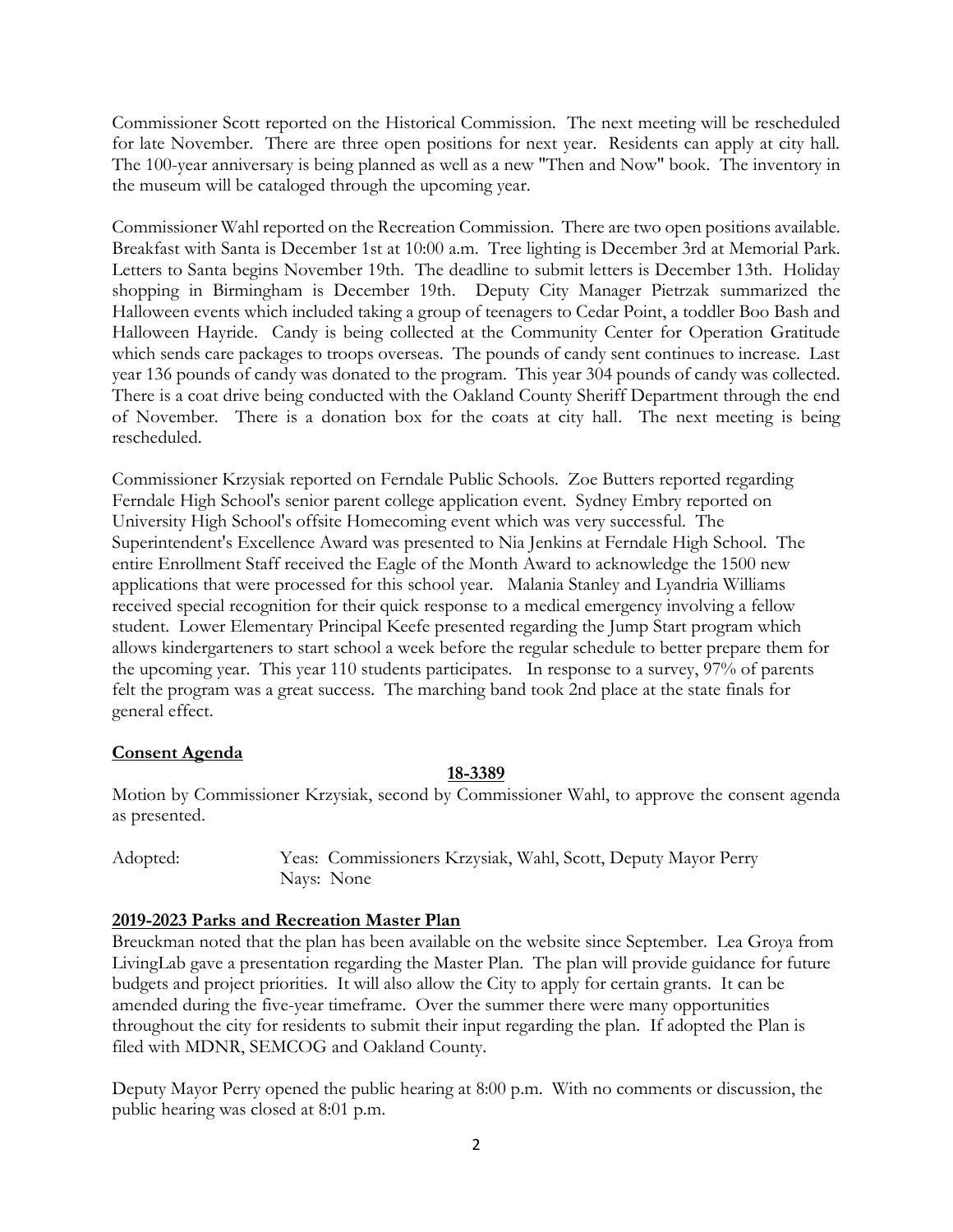Krzysiak and Perry thanked all those involved for their work in implementing the previous plan and creating the proposed new plan.

#### **18-3390**

Motion by Commissioner Wahl, second by Commissioner Scott, to approve the 2019-2023 Parks and Recreation Master Plan as presented.

Adopted: Yeas: Commissioners Wahl, Scott, Krzysiak, Deputy Mayor Perry Nays: None

### **Oakland County Community Development Block Grant Program 2019 Application and Subrecipient Agreement**

Breuckman discussed the basics of the CDBG program. The City receives the minimum level of \$7000 which can be used for projects based on the parameters of the program which focus in low income areas. Since Pleasant Ridge no longer has a qualifying low income area, the funds are primarily used for services for senior citizens. Individuals who are 62 years or older are presumed to qualify for the services. The city can contract with a third party such as Haven to expand the low income services but no third party was present to make such a request. The city has not utilized a third party in the past.

Deputy Mayor Perry opened the public hearing at 8:10 p.m.

Mr. Jamie Leyerly, 33 Norwich, inquired regarding SMART whether funding is earmarked in the CDBG program. Breuckman responded that it is not earmarked, it is just included in the overall fund for community transportation. Other senior transportation services are also utilized through Royal Oak.

With no further comments or discussion, the public hearing was closed at 8:11 p.m.

Krzysiak inquired regarding the deadline for application. The deadline is December 14th and the next Commission meeting is December 11th. There was discussion regarding delaying voting on the application until the next meeting but that would leave very little time to submit the application before the deadline. Oakland County needs as much time as possible to then submit its application for the federal funding that supports the program. Krzysiak noted that Haven could be utilized to provide a broader range of services including to victims of domestic and sexual violence. He expressed support for splitting the CDBG money between Haven and the existing senior programs. He would like to consider that option for the 2010 application.

Scott inquired whether Haven requested a specific amount or just to be included in the program. City Clerk Drealan indicated that, if the fund is going to be split, it can only be divided into two projects with \$3500 allocated for each. Perry expressed her support for the senior programs and how much they have expanded in recent years. She noted that the city can be more flexible with general fund dollars.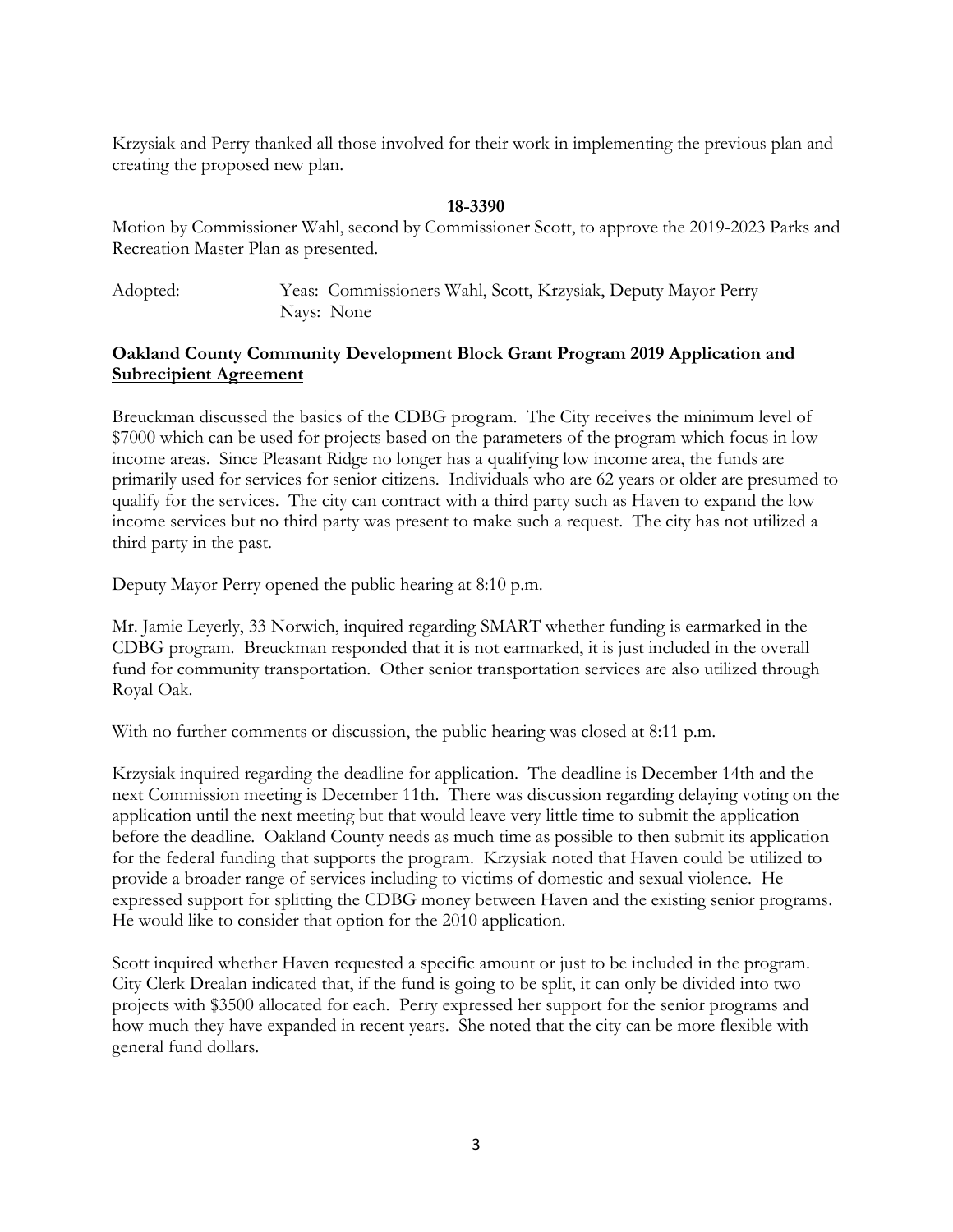#### **18-3391**

Motion by Commissioner Wahl, second by Commissioner Scott, to approve the Oakland County Community Development Block Grant 2019 Application and Subrecipient Agreement.

Adopted: Yeas: Commissioners Wahl, Scott, Krzysiak, Deputy Mayor Perry Nays: None

#### **Request for Lot Split and Combination - 15, 17 and 19 Norwich**

Breuckman gave an overview of the request. The new owners of the three lots have proposed combining them and re-dividing them into two lots. There is a house on lot 19. All three lots are platted and buildable. The proposal would result in one 51 foot lot with the existing house and a 70 foot wide buildable lot. The proposal would result in a reduction of development potential and would create one of the largest lots on Norwich. There are a variety of lot widths on the street. The proposal meets all zoning standards as well as the criteria set forth in the ordinance for approving lot splits. The staff recommendation is to approve the proposal.

Scott inquired whether there were any zoning issues regarding the existing house. There are not. The driveway may have to be relocated.

Mr. Armando Cavazos, 18 Norwich, expressed support for creating two lots.

Mr. Dave Miller, managing member of DM Homes, owns the property and indicated that the purchasers of the newly created vacant lot have requested that the address of the lot be 17 Norwich. Breuckman indicated that that address was available.

#### **18-3392**

Motion by Commissioner Scott, second by Commissioner Wahl, to approve the combination and lot split as presented.

Adopted: Yeas: Commissioners Scott, Wahl, Krzysiak, Deputy Mayor Perry Nays: None

#### **City Manager's Report**

Breuckman discussed the issue of leaf removal with early snowfall. December 3rd is the last day to get leaves to the curb. December 17th is the last day for bag pickup.

#### **Other Business**

Scott thanked those who supported the recent election. Turnout was very high and the process went very smoothly. Drealan acknowledge the inspectors and other members of the election team.

Krzysiak indicated that the last book for 2018 will be "A Pig in Provence" by Georgeann Brennan. The meeting is November 14th. There is not a book in December.

Wahl noted that there is a fundraiser for Ferncare on November 18th. The organization provides free healthcare to the uninsured.